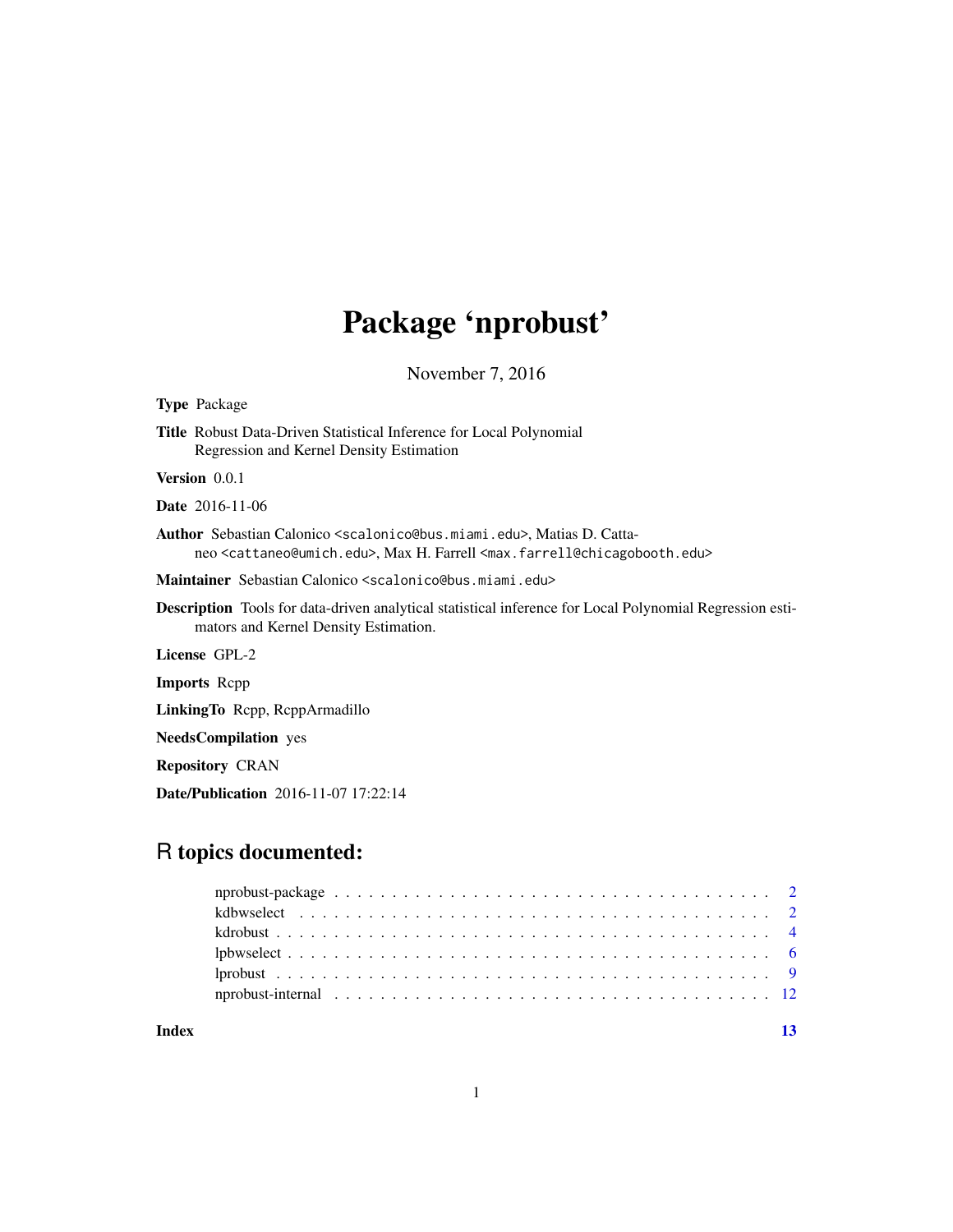<span id="page-1-0"></span>nprobust-package *Robust Data-Driven Statistical Inference for Local Polynomial Regression and Kernel Density Estimation*

#### Description

This package provides tools for data-driven analytical statistical inference for Local Polynomial Regression (LPR) estimators and Kernel Density Estimation (KDE): [lprobust](#page-8-1) to construct localpolynomial point estimators and robust confidence intervals, [lpbwselect](#page-5-1) to perform bandwidth selection for the different procedures implemented.

#### Details

| Package: | nprobust   |
|----------|------------|
| Type:    | Package    |
| Version: | 0.0.1      |
| Date:    | 2016-11-06 |
| License: | $GPI - 2$  |

Function for LPR statistical inference: [lprobust](#page-8-1) Function for LPR bandwidths selection: [lpbwselect](#page-5-1) Function for KDE statistical inference: [kdrobust](#page-3-1) Function for KDE bandwidths selection: [kdbwselect](#page-1-1)

#### Author(s)

Sebastian Calonico, University of Miami, Coral Gables, FL. <scalonico@bus.miami.edu>. Matias D. Cattaneo, University of Michigan, Ann Arbor, MI. <cattaneo@umich.edu>. Max H. Farrell, University of Chicago, Chicago, IL. <max.farrell@chicagobooth.edu>.

<span id="page-1-1"></span>kdbwselect *Bandwidth Selection Procedures for Kernel Density Estimation*

#### **Description**

[kdbwselect](#page-1-1) implements bandwidth selectors for kernel density estimation and inference procedures developed in Calonico, Cattaneo and Farrell (2016a).

Companion commands are: [kdrobust](#page-3-1) for point estimation and inference procedures.

For more details, and related Stata and R packages useful for empirical analysis, visit [https://](https://sites.google.com/site/rdpackages/) [sites.google.com/site/rdpackages/](https://sites.google.com/site/rdpackages/)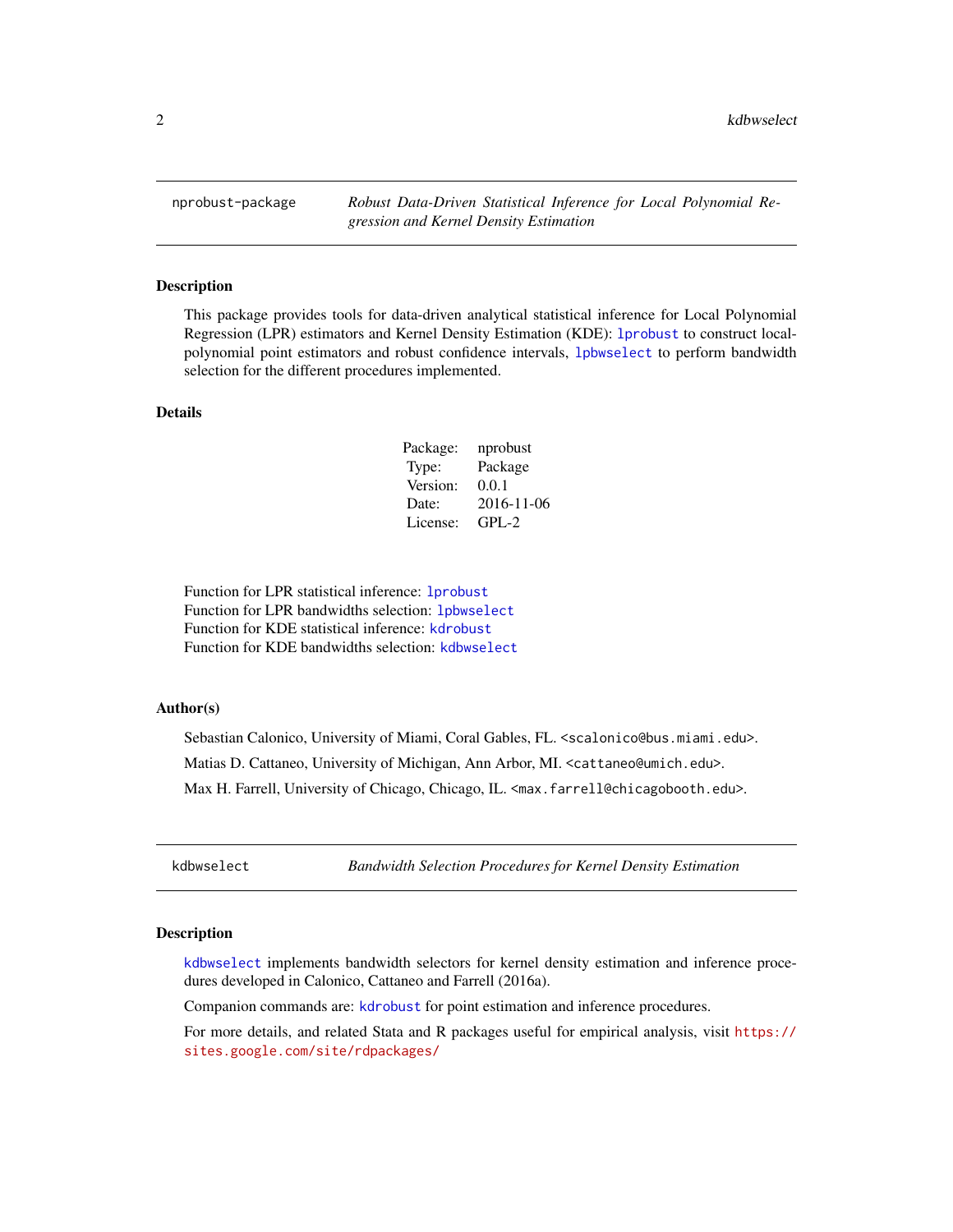#### <span id="page-2-0"></span>kdbwselect 3

#### Usage

```
kdbwselect(x, c, deriv = 0, p = 2, kernel = "epan",
bwselect = "mse", all = FALSE, subset = NULL)
```
#### **Arguments**

| $\boldsymbol{\mathsf{x}}$ | the data from which the estimate is to be computed.                                                                                                                                                                                                                                                                                                                             |
|---------------------------|---------------------------------------------------------------------------------------------------------------------------------------------------------------------------------------------------------------------------------------------------------------------------------------------------------------------------------------------------------------------------------|
| C                         | specifies the evaluation point in x.                                                                                                                                                                                                                                                                                                                                            |
| p                         | specifies the order of the kernel used to construct the point-estimator; default is<br>$p = 2$ .                                                                                                                                                                                                                                                                                |
| deriv                     | specifies the order of the derivative of the density function to be estimated. De-<br>fault is deriv=0.                                                                                                                                                                                                                                                                         |
| kernel                    | is the kernel function used to construct the kernel density estimator(s). Options<br>are triangular (default option), epanechnikov and uniform.                                                                                                                                                                                                                                 |
| bwselect                  | specifies the bandwidth selection procedure to be used. Options are:<br>mse MSE-optimal bandwidth selector for the kernel density estimator.<br>cer CER-optimal bandwidth selector for the kernel density estimator.<br>Note: $MSE$ = Mean Square Error; $CER$ = Coverage Error Rate. Default is<br>bwselect=mse. For details on implementation see Calonico, Cattaneo and Far- |
|                           | rell (2016a), and the companion software articles.                                                                                                                                                                                                                                                                                                                              |
| all                       | if specified, kdbwselect reports all available bandwidth selection procedures.                                                                                                                                                                                                                                                                                                  |
| subset                    | an optional vector specifying a subset of observations to be used.                                                                                                                                                                                                                                                                                                              |

#### Value

| bws      | matrix containing the estimated bandwidths for each selected procedure. |
|----------|-------------------------------------------------------------------------|
| bwselect | bandwidth selection procedure employed.                                 |
| kernel   | kernel function used to construct the kernel density estimator(s).      |
| p        | order of the kernel used to construct the point-estimator.              |

#### Author(s)

Sebastian Calonico, University of Miami, Coral Gables, FL. <scalonico@bus.miami.edu>. Matias D. Cattaneo, University of Michigan, Ann Arbor, MI. <cattaneo@umich.edu>. Max H. Farrell, University of Chicago, Chicago, IL. <max.farrell@chicagobooth.edu>.

#### References

Calonico, S., M. D. Cattaneo, and M. H. Farrell. 2016. On the Effect of Bias Estimation on Coverage Accuracy in Nonparametric Inference. Working Paper. [http://www-personal.umich.](http://www-personal.umich.edu/~cattaneo/papers/Calonico-Cattaneo-Farrell_2016_JASA.pdf) [edu/~cattaneo/papers/Calonico-Cattaneo-Farrell\\_2016\\_JASA.pdf](http://www-personal.umich.edu/~cattaneo/papers/Calonico-Cattaneo-Farrell_2016_JASA.pdf).

Calonico, S., M. D. Cattaneo, M. H. Farrell, and R. Titiunik. 2016b. rdrobust: Software for Regression Discontinuity Designs. Working Paper. [http://www-personal.umich.edu/~cattaneo/](http://www-personal.umich.edu/~cattaneo/papers/Calonico-Cattaneo-Farrell-Titiunik_2016_Stata.pdf) [papers/Calonico-Cattaneo-Farrell-Titiunik\\_2016\\_Stata.pdf](http://www-personal.umich.edu/~cattaneo/papers/Calonico-Cattaneo-Farrell-Titiunik_2016_Stata.pdf).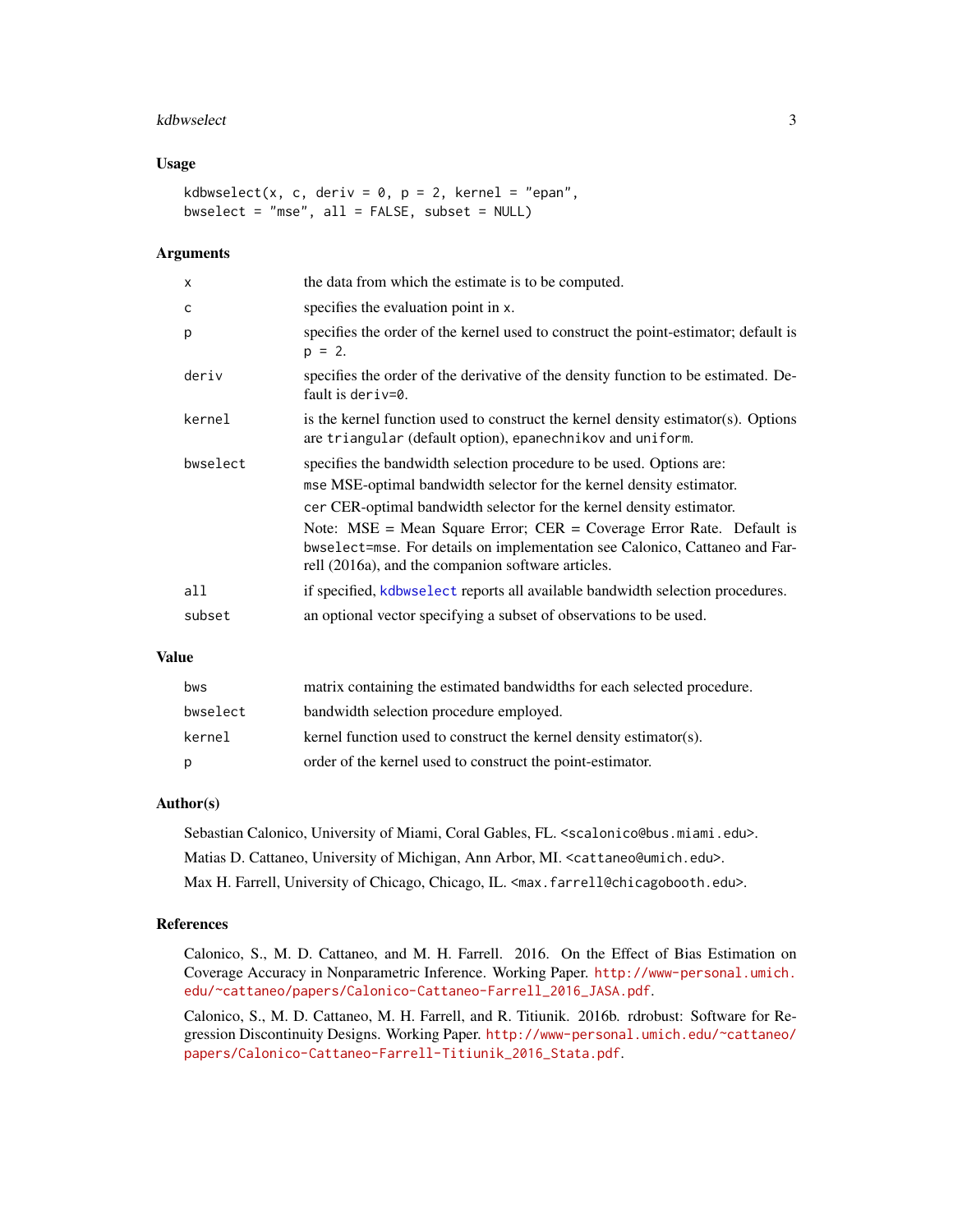<span id="page-3-0"></span>Calonico, S., M. D. Cattaneo, and R. Titiunik. 2014a. Robust Nonparametric Confidence Intervals for Regression-Discontinuity Designs. Econometrica 82(6): 2295-2326. [http://www-personal.](http://www-personal.umich.edu/~cattaneo/papers/Calonico-Cattaneo-Titiunik_2014_ECMA.pdf) [umich.edu/~cattaneo/papers/Calonico-Cattaneo-Titiunik\\_2014\\_ECMA.pdf](http://www-personal.umich.edu/~cattaneo/papers/Calonico-Cattaneo-Titiunik_2014_ECMA.pdf).

Calonico, S., M. D. Cattaneo, and R. Titiunik. 2014b. Robust Data-Driven Inference in the Regression-Discontinuity Design. Stata Journal 14(4): 909-946. [http://www-personal.umich.](http://www-personal.umich.edu/~cattaneo/papers/Calonico-Cattaneo-Titiunik_2014_Stata.pdf) [edu/~cattaneo/papers/Calonico-Cattaneo-Titiunik\\_2014\\_Stata.pdf](http://www-personal.umich.edu/~cattaneo/papers/Calonico-Cattaneo-Titiunik_2014_Stata.pdf).

Calonico, S., M. D. Cattaneo, and R. Titiunik. 2015b. rdrobust: An R Package for Robust Nonparametric Inference in Regression-Discontinuity Designs. R Journal 7(1): 38-51. [http://](http://www-personal.umich.edu/~cattaneo/papers/Calonico-Cattaneo-Titiunik_2015_R.pdf) [www-personal.umich.edu/~cattaneo/papers/Calonico-Cattaneo-Titiunik\\_2015\\_R.pdf](http://www-personal.umich.edu/~cattaneo/papers/Calonico-Cattaneo-Titiunik_2015_R.pdf).

#### See Also

[kdrobust](#page-3-1)

#### Examples

```
x<-runif(1000,-1,1)
kdbwselect(x, c=0)
```
<span id="page-3-1"></span>kdrobust *Kernel Density Estimation with Robust Confidence Intervals*

#### **Description**

[kdrobust](#page-3-1) implements kernel density estimators with robust bias-corrected confidence intervals and inference procedures developed in Calonico, Cattaneo and Farrell (2016a). It also computes alternative estimation and inference procedures available in the literature.

For more details, and related Stata and R packages useful for empirical analysis, visit [https://](https://sites.google.com/site/rdpackages/) [sites.google.com/site/rdpackages/](https://sites.google.com/site/rdpackages/)

#### Usage

```
kdrobust(x, c, deriv = 0, p = 2, h = NULL, b = NULL, rho = NULL,
kernel = "epan", bwselect = "mse", level = 95, all = FALSE, subset = NULL)
```
#### Arguments

| x     | the data from which the estimate is to be computed.                                                                                                      |
|-------|----------------------------------------------------------------------------------------------------------------------------------------------------------|
| c.    | specifies the evalution point in x.                                                                                                                      |
| D.    | specifies the order of the kernel used to construct the point-estimator; default is<br>$p = 2$ .                                                         |
| deriv | specifies the order of the derivative of the density function to be estimated. De-<br>fault is deriv= $0$ .                                              |
| h     | specifies the main bandwidth used to construct the KD point estimator. If not<br>specified, bandwidth h is computed by the companion command kdbwselect. |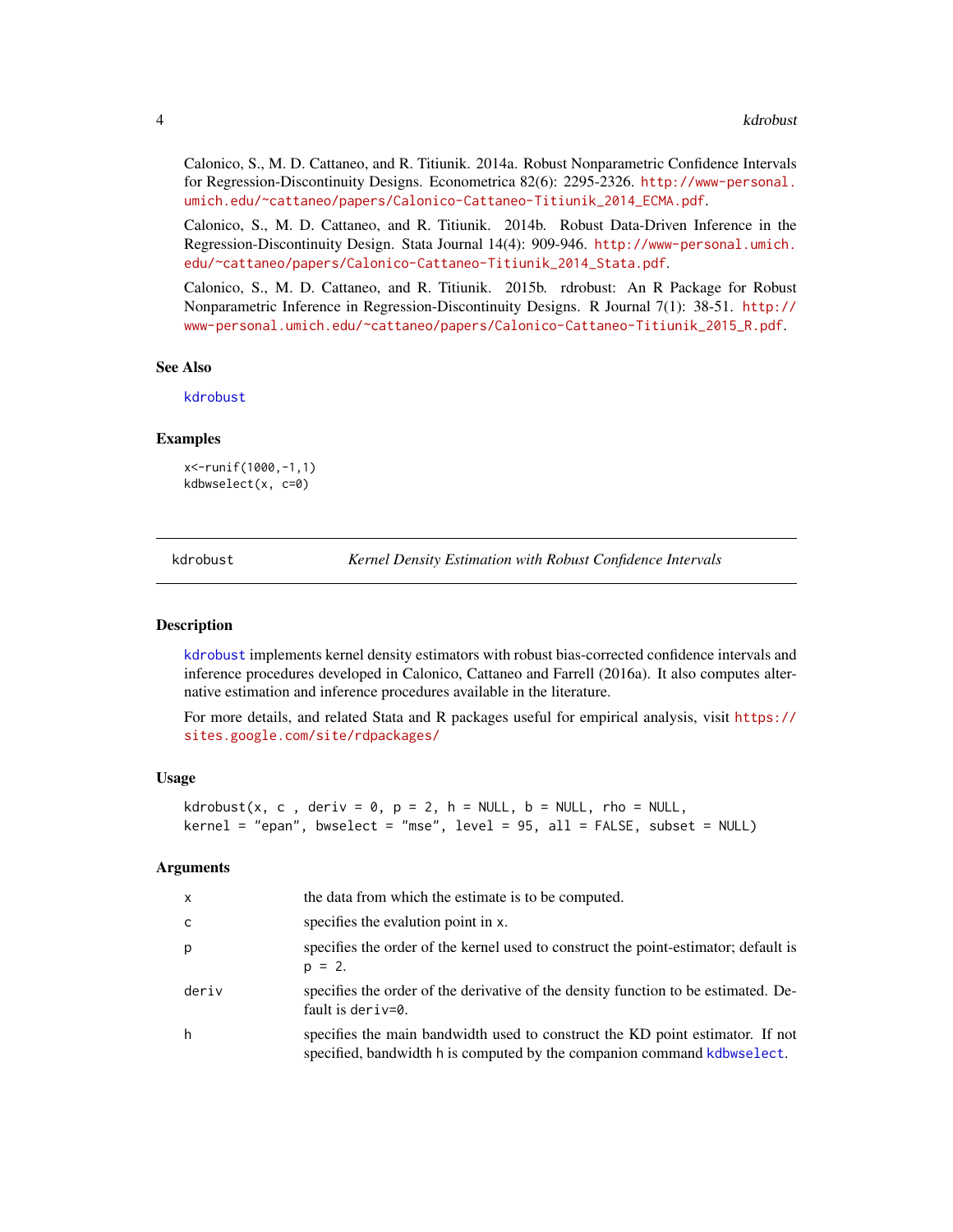#### <span id="page-4-0"></span>kdrobust 5 to 1999 and 2009 and 2009 and 2009 and 2009 and 2009 and 2009 and 2009 and 2009 and 2009 and 2009 and 2009 and 2009 and 2009 and 2009 and 2009 and 2009 and 2009 and 2009 and 2009 and 2009 and 2009 and 2009 and 2

| b        | specifies the bias bandwidth used to construct the bias-correction estimator. If<br>not specified, bandwidth b is computed by the companion command kdbwselect.                                                                                                                                                |
|----------|----------------------------------------------------------------------------------------------------------------------------------------------------------------------------------------------------------------------------------------------------------------------------------------------------------------|
| rho      | specifies the value of rho, so that the bias bandwidth b equals h/rho. Default is<br>$rho = 1$ if h is specified but b is not.                                                                                                                                                                                 |
| kernel   | is the kernel function used to construct the kernel density estimator(s). Options<br>are triangular (default option), epanechnikov and uniform.                                                                                                                                                                |
| bwselect | specifies the bandwidth selection procedure to be used. By default it computes<br>both h and b, unless rho is specified, in which case it only computes h and sets<br>b=h/rho. Options are:                                                                                                                    |
|          | mse MSE-optimal bandwidth selector for the kernel density estimator.                                                                                                                                                                                                                                           |
|          | cer CER-optimal bandwidth selector for the kernel density estimator.                                                                                                                                                                                                                                           |
|          | Note: $MSE$ = Mean Square Error; $CER$ = Coverage Error Rate. Default is<br>bwselect=mse. For details on implementation see Calonico, Cattaneo and Titiu-<br>nik (2014a), Calonico, Cattaneo and Farrell (2016a), and Calonico, Cattaneo,<br>Farrell and Titiunik (2016), and the companion software articles. |
| level    | sets the confidence level for confidence intervals; default is level = 95.                                                                                                                                                                                                                                     |
| a11      | if specified, kdrobust reports three different procedures:                                                                                                                                                                                                                                                     |
|          | (i) conventional LPR estimates with conventional standard errors.                                                                                                                                                                                                                                              |
|          | (ii) bias-corrected estimates with conventional standard errors.                                                                                                                                                                                                                                               |
|          | (iii) bias-corrected estimates with robust standard errors.                                                                                                                                                                                                                                                    |
| subset   | an optional vector specifying a subset of observations to be used.                                                                                                                                                                                                                                             |

#### Value

| C    | cutoff value.                                                                                               |
|------|-------------------------------------------------------------------------------------------------------------|
| N    | sample size used.                                                                                           |
| p    | order of the kernel used for estimation of the density function.                                            |
| h    | bandwidth used for estimation of the KDE.                                                                   |
| b    | bandwidth used for estimation of the bias of the KDE.                                                       |
| coef | vector containing conventional and bias-corrected KDE.                                                      |
| se   | vector containing conventional and robust standard errors of the KDE.                                       |
| pv   | vector containing the p-values associated with conventional, bias-corrected and<br>robust KDE.              |
| сi   | matrix containing the confidence intervals associated with conventional, bias-<br>corrected and robust KDE. |

#### Author(s)

Sebastian Calonico, University of Miami, Coral Gables, FL. <scalonico@bus.miami.edu>. Matias D. Cattaneo, University of Michigan, Ann Arbor, MI. <cattaneo@umich.edu>. Max H. Farrell, University of Chicago, Chicago, IL. <max.farrell@chicagobooth.edu>.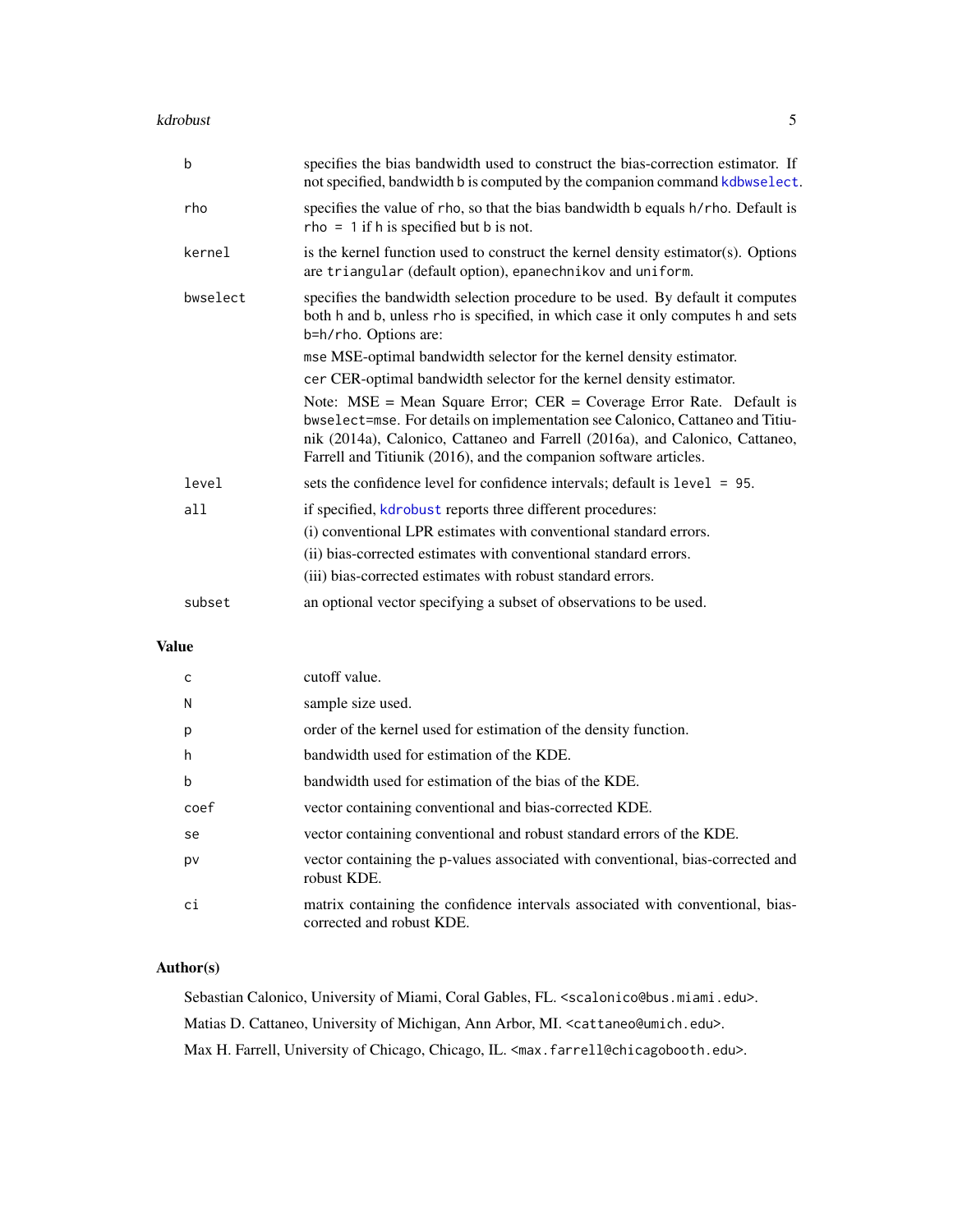#### <span id="page-5-0"></span>References

Calonico, S., M. D. Cattaneo, and M. H. Farrell. 2016. On the Effect of Bias Estimation on Coverage Accuracy in Nonparametric Inference. Working Paper. [http://www-personal.umich.](http://www-personal.umich.edu/~cattaneo/papers/Calonico-Cattaneo-Farrell_2016_JASA.pdf) [edu/~cattaneo/papers/Calonico-Cattaneo-Farrell\\_2016\\_JASA.pdf](http://www-personal.umich.edu/~cattaneo/papers/Calonico-Cattaneo-Farrell_2016_JASA.pdf).

Calonico, S., M. D. Cattaneo, M. H. Farrell, and R. Titiunik. 2016b. rdrobust: Software for Regression Discontinuity Designs. Working Paper. [http://www-personal.umich.edu/~cattaneo/](http://www-personal.umich.edu/~cattaneo/papers/Calonico-Cattaneo-Farrell-Titiunik_2016_Stata.pdf) [papers/Calonico-Cattaneo-Farrell-Titiunik\\_2016\\_Stata.pdf](http://www-personal.umich.edu/~cattaneo/papers/Calonico-Cattaneo-Farrell-Titiunik_2016_Stata.pdf).

Calonico, S., M. D. Cattaneo, and R. Titiunik. 2014a. Robust Nonparametric Confidence Intervals for Regression-Discontinuity Designs. Econometrica 82(6): 2295-2326. [http://www-personal.](http://www-personal.umich.edu/~cattaneo/papers/Calonico-Cattaneo-Titiunik_2014_ECMA.pdf) [umich.edu/~cattaneo/papers/Calonico-Cattaneo-Titiunik\\_2014\\_ECMA.pdf](http://www-personal.umich.edu/~cattaneo/papers/Calonico-Cattaneo-Titiunik_2014_ECMA.pdf).

Calonico, S., M. D. Cattaneo, and R. Titiunik. 2015b. rdrobust: An R Package for Robust Nonparametric Inference in Regression-Discontinuity Designs. R Journal 7(1): 38-51. [http://](http://www-personal.umich.edu/~cattaneo/papers/Calonico-Cattaneo-Titiunik_2015_R.pdf) [www-personal.umich.edu/~cattaneo/papers/Calonico-Cattaneo-Titiunik\\_2015\\_R.pdf](http://www-personal.umich.edu/~cattaneo/papers/Calonico-Cattaneo-Titiunik_2015_R.pdf).

#### See Also

[lpbwselect](#page-5-1)

#### Examples

x<-runif(1000,-1,1) kdrobust(x, c=0)

<span id="page-5-1"></span>

|  | lpbwselect |  |  |
|--|------------|--|--|
|  |            |  |  |

Bandwidth Selection Procedures for Local Polynomial Regression Es*timators*

#### Description

[lpbwselect](#page-5-1) implements bandwidth selectors for local polynomial regression point estimators and inference procedures developed in Calonico, Cattaneo and Farrell (2016a).

Companion commands are: [lprobust](#page-8-1) for point estimation and inference procedures.

For more details, and related Stata and R packages useful for empirical analysis, visit [https://](https://sites.google.com/site/rdpackages/) [sites.google.com/site/rdpackages/](https://sites.google.com/site/rdpackages/)

#### Usage

```
lpbwselect(y, x, c, p = 1, q = 2,
deriv = 0, kernel = "epa", bwselect = "mse", scaleregul = 1,
vce = "nn", nnmatch = 3, all = FALSE, subset = NULL)
```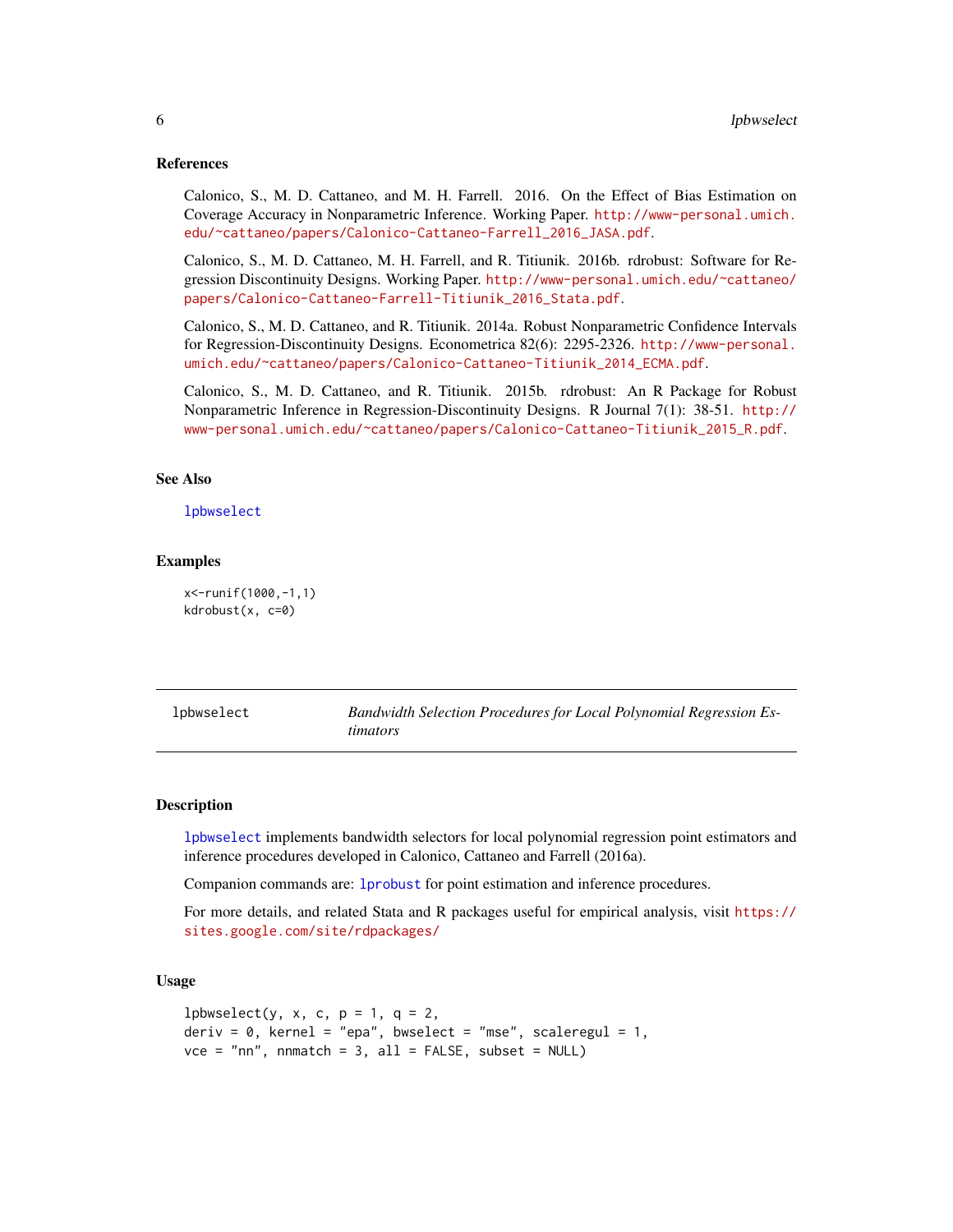### <span id="page-6-0"></span>lpbwselect 7

#### Arguments

| у          | is the dependent variable.                                                                                                                                                                                                                |
|------------|-------------------------------------------------------------------------------------------------------------------------------------------------------------------------------------------------------------------------------------------|
| х          | is the independent variable).                                                                                                                                                                                                             |
| с          | specifies the evaluation point in x.                                                                                                                                                                                                      |
| p          | specifies the order of the local-polynomial used to construct the point-estimator;<br>default is $p = 1$ (local linear regression).                                                                                                       |
| q          | specifies the order of the local-polynomial used to construct the bias-correction;<br>default is $q = 2$ (local quadratic regression).                                                                                                    |
| deriv      | specifies the order of the derivative of the regression functions to be estimated.<br>Default is deriv= $0$ .                                                                                                                             |
| kernel     | is the kernel function used to construct the local-polynomial estimator(s). Op-<br>tions are triangular (default option), epanechnikov and uniform.                                                                                       |
| bwselect   | specifies the bandwidth selection procedure to be used. Options are:                                                                                                                                                                      |
|            | mse MSE-optimal bandwidth selector for the local polynomial regression esti-<br>mator.                                                                                                                                                    |
|            | cer CER-optimal bandwidth selector for the local polynomial regression esti-<br>mator.                                                                                                                                                    |
|            | Note: $MSE = Mean Square Error$ ; $CER = Coverage Error Rate$ . Default is<br>bwselect=mse. For details on implementation see Calonico, Cattaneo and Far-<br>rell (2016a), and the companion software articles.                           |
| scaleregul | specifies scaling factor for the regularization term added to the denominator of<br>the bandwidth selectors. Setting scaleregul = $\theta$ removes the regularization<br>term from the bandwidth selectors; default is scaleregul = $1$ . |
| vce        | specifies the procedure used to compute the variance-covariance matrix estima-<br>tor. Options are:                                                                                                                                       |
|            | nn for heteroskedasticity-robust nearest neighbor variance estimator with nnmatch<br>the (minimum) number of neighbors to be used.                                                                                                        |
|            | hc0 for heteroskedasticity-robust plug-in residuals variance estimator without<br>weights.                                                                                                                                                |
|            | hc1 for heteroskedasticity-robust plug-in residuals variance estimator with hc1<br>weights.                                                                                                                                               |
|            | hc2 for heteroskedasticity-robust plug-in residuals variance estimator with hc2<br>weights.                                                                                                                                               |
|            | hc3 for heteroskedasticity-robust plug-in residuals variance estimator with hc3<br>weights.                                                                                                                                               |
|            | Default is vce=nn.                                                                                                                                                                                                                        |
| nnmatch    | to be combined with for vce=nn for heteroskedasticity-robust nearest neighbor<br>variance estimator with nnmatch indicating the minimum number of neighbors<br>to be used. Default is nnmatch=3                                           |
| all        | if specified, 1pbwse1ect reports all available bandwidth selection procedures.                                                                                                                                                            |
| subset     | an optional vector specifying a subset of observations to be used.                                                                                                                                                                        |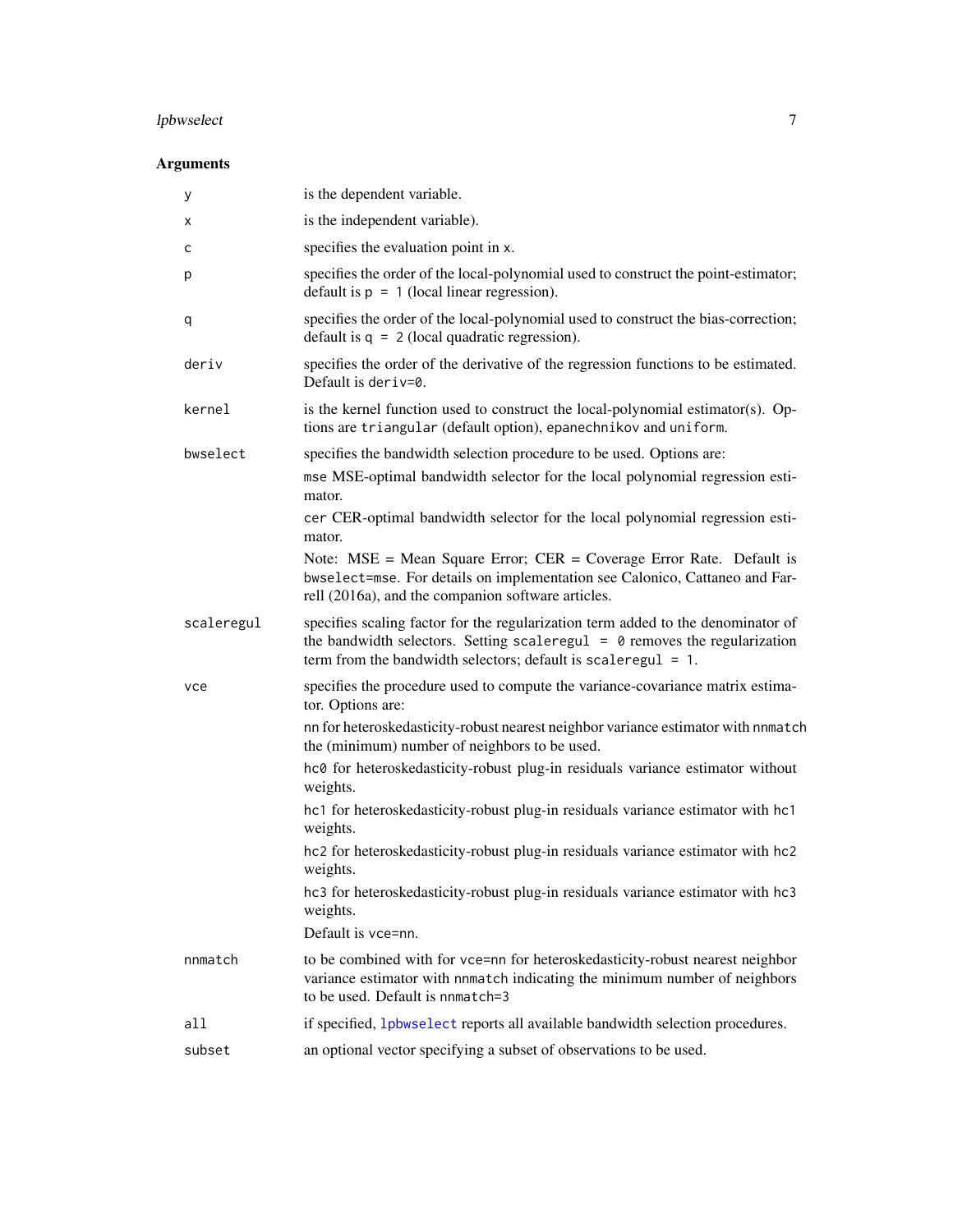#### <span id="page-7-0"></span>Value

| bws      | matrix containing the estimated bandwidths for each selected procedure.        |
|----------|--------------------------------------------------------------------------------|
| bwselect | bandwidth selection procedure employed.                                        |
| kernel   | kernel function used to construct the local-polynomial estimator(s).           |
| p        | order of the local-polynomial used to construct the point-estimator.           |
| q        | order of the local-polynomial used to construct the bias-correction estimator. |

#### Author(s)

Sebastian Calonico, University of Miami, Coral Gables, FL. <scalonico@bus.miami.edu>.

Matias D. Cattaneo, University of Michigan, Ann Arbor, MI. <cattaneo@umich.edu>.

Max H. Farrell, University of Chicago, Chicago, IL. <max.farrell@chicagobooth.edu>.

#### References

Calonico, S., M. D. Cattaneo, and M. H. Farrell. 2016. On the Effect of Bias Estimation on Coverage Accuracy in Nonparametric Inference. Working Paper. [http://www-personal.umich.](http://www-personal.umich.edu/~cattaneo/papers/Calonico-Cattaneo-Farrell_2016_JASA.pdf) [edu/~cattaneo/papers/Calonico-Cattaneo-Farrell\\_2016\\_JASA.pdf](http://www-personal.umich.edu/~cattaneo/papers/Calonico-Cattaneo-Farrell_2016_JASA.pdf).

Calonico, S., M. D. Cattaneo, M. H. Farrell, and R. Titiunik. 2016a. Regression Discontinuity Designs using Covariates. Working Paper. [http://www-personal.umich.edu/~cattaneo/papers/](http://www-personal.umich.edu/~cattaneo/papers/Calonico-Cattaneo-Farrell-Titiunik_2016_wp.pdf) [Calonico-Cattaneo-Farrell-Titiunik\\_2016\\_wp.pdf](http://www-personal.umich.edu/~cattaneo/papers/Calonico-Cattaneo-Farrell-Titiunik_2016_wp.pdf).

Calonico, S., M. D. Cattaneo, M. H. Farrell, and R. Titiunik. 2016b. rdrobust: Software for Regression Discontinuity Designs. Working Paper. [http://www-personal.umich.edu/~cattaneo/](http://www-personal.umich.edu/~cattaneo/papers/Calonico-Cattaneo-Farrell-Titiunik_2016_Stata.pdf) [papers/Calonico-Cattaneo-Farrell-Titiunik\\_2016\\_Stata.pdf](http://www-personal.umich.edu/~cattaneo/papers/Calonico-Cattaneo-Farrell-Titiunik_2016_Stata.pdf).

Calonico, S., M. D. Cattaneo, and R. Titiunik. 2014a. Robust Nonparametric Confidence Intervals for Regression-Discontinuity Designs. Econometrica 82(6): 2295-2326. [http://www-personal.](http://www-personal.umich.edu/~cattaneo/papers/Calonico-Cattaneo-Titiunik_2014_ECMA.pdf) [umich.edu/~cattaneo/papers/Calonico-Cattaneo-Titiunik\\_2014\\_ECMA.pdf](http://www-personal.umich.edu/~cattaneo/papers/Calonico-Cattaneo-Titiunik_2014_ECMA.pdf).

Calonico, S., M. D. Cattaneo, and R. Titiunik. 2014b. Robust Data-Driven Inference in the Regression-Discontinuity Design. Stata Journal 14(4): 909-946. [http://www-personal.umich.](http://www-personal.umich.edu/~cattaneo/papers/Calonico-Cattaneo-Titiunik_2014_Stata.pdf) [edu/~cattaneo/papers/Calonico-Cattaneo-Titiunik\\_2014\\_Stata.pdf](http://www-personal.umich.edu/~cattaneo/papers/Calonico-Cattaneo-Titiunik_2014_Stata.pdf).

Calonico, S., M. D. Cattaneo, and R. Titiunik. 2015b. rdrobust: An R Package for Robust Nonparametric Inference in Regression-Discontinuity Designs. R Journal 7(1): 38-51. [http://](http://www-personal.umich.edu/~cattaneo/papers/Calonico-Cattaneo-Titiunik_2015_R.pdf) [www-personal.umich.edu/~cattaneo/papers/Calonico-Cattaneo-Titiunik\\_2015\\_R.pdf](http://www-personal.umich.edu/~cattaneo/papers/Calonico-Cattaneo-Titiunik_2015_R.pdf).

#### See Also

[lprobust](#page-8-1)

#### Examples

```
x<-runif(1000,-1,1)
y<-5+3*x+rnorm(1000)
lpbwselect(y,x, c=0)
```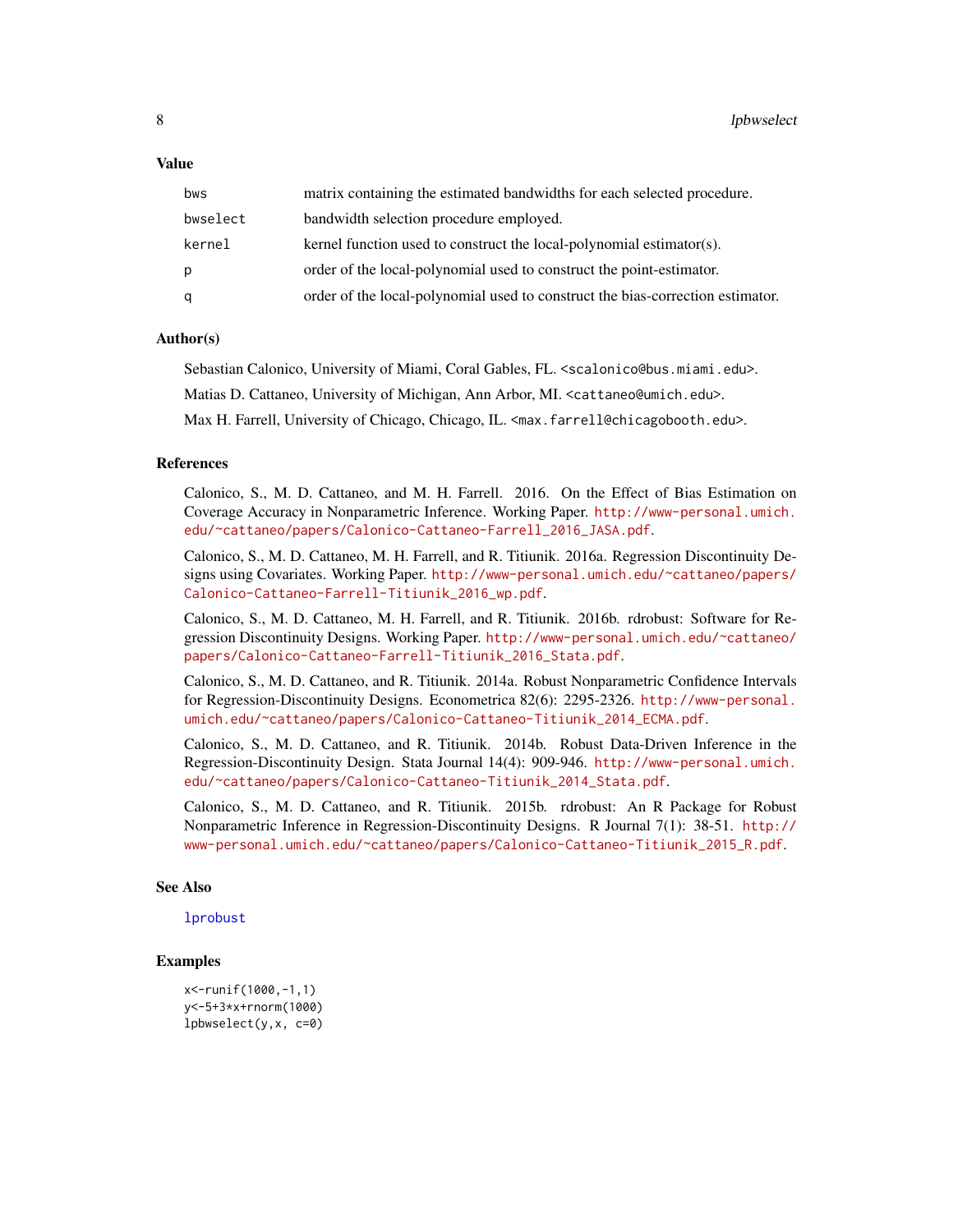<span id="page-8-1"></span><span id="page-8-0"></span>

#### Description

[lprobust](#page-8-1) implements local polynomial point estimators with robust bias-corrected confidence intervals and inference procedures developed in Calonico, Cattaneo and Farrell (2016a). It also computes alternative estimation and inference procedures available in the literature.

For more details, and related Stata and R packages useful for empirical analysis, visit [https://](https://sites.google.com/site/rdpackages/) [sites.google.com/site/rdpackages/](https://sites.google.com/site/rdpackages/)

#### Usage

lprobust(y, x, c, p = 1, q = 2, deriv =  $0$ ,  $h = NULL$ ,  $b = NULL$ ,  $rho = NULL$ ,  $kernel = "epa", bucket = "mse", scaleregul = 1$ ,  $vce = "nn",$  nnmatch = 3, level = 95, all = FALSE, subset = NULL)

#### Arguments

| У        | is the dependent variable.                                                                                                                                                                  |
|----------|---------------------------------------------------------------------------------------------------------------------------------------------------------------------------------------------|
| Χ        | is the independent variable.                                                                                                                                                                |
| C        | specifies the evalution point in x.                                                                                                                                                         |
| р        | specifies the order of the local-polynomial used to construct the point-estimator;<br>default is $p = 1$ (local linear regression).                                                         |
| q        | specifies the order of the local-polynomial used to construct the bias-correction;<br>default is $q = 2$ (local quadratic regression).                                                      |
| deriv    | specifies the order of the derivative of the regression functions to be estimated.<br>Default is deriv=0                                                                                    |
| h        | specifies the main bandwidth used to construct the LPR point estimator. If not<br>specified, bandwidth h is computed by the companion command lpbwselect.                                   |
| b        | specifies the bias bandwidth used to construct the bias-correction estimator. If<br>not specified, bandwidth b is computed by the companion command lpbwselect.                             |
| rho      | specifies the value of rho, so that the bias bandwidth b equals h/rho. Default is<br>$rho = 1$ if h is specified but b is not.                                                              |
| kernel   | is the kernel function used to construct the local-polynomial estimator(s). Op-<br>tions are triangular (default option), epanechnikov and uniform.                                         |
| bwselect | specifies the bandwidth selection procedure to be used. By default it computes<br>both h and b, unless rho is specified, in which case it only computes h and sets<br>b=h/rho. Options are: |
|          | mse MSE-optimal bandwidth selector for the local polynomial regression esti-<br>mator.                                                                                                      |
|          | cer CER-optimal bandwidth selector for the local polynomial regression esti-<br>mator.                                                                                                      |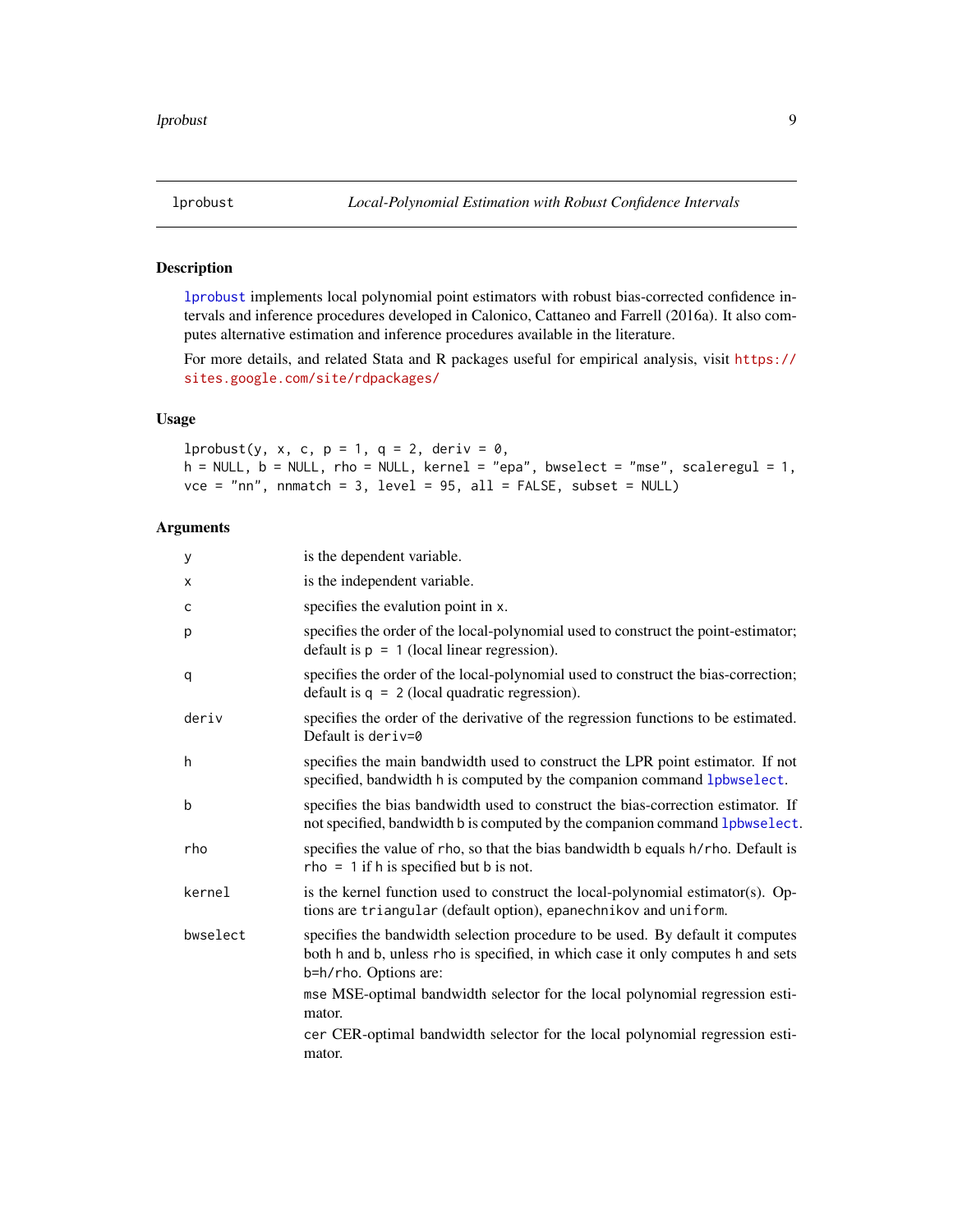<span id="page-9-0"></span>

|            | Note: $MSE = Mean Square Error$ ; $CER = Coverage Error Rate$ . Default is<br>bwselect=mse. For details on implementation see Calonico, Cattaneo and Titiu-<br>nik (2014a), Calonico, Cattaneo and Farrell (2016a), and Calonico, Cattaneo,<br>Farrell and Titiunik (2016), and the companion software articles. |  |
|------------|------------------------------------------------------------------------------------------------------------------------------------------------------------------------------------------------------------------------------------------------------------------------------------------------------------------|--|
| scaleregul | specifies scaling factor for the regularization term added to the denominator of<br>the bandwidth selectors. Setting scaleregul = $\theta$ removes the regularization<br>term from the bandwidth selectors; default is scaleregul = $1$ .                                                                        |  |
| vce        | specifies the procedure used to compute the variance-covariance matrix estima-<br>tor. Options are:                                                                                                                                                                                                              |  |
|            | nn for heteroskedasticity-robust nearest neighbor variance estimator with nnmatch<br>the (minimum) number of neighbors to be used.                                                                                                                                                                               |  |
|            | hc0 for heteroskedasticity-robust plug-in residuals variance estimator without<br>weights.                                                                                                                                                                                                                       |  |
|            | hc1 for heteroskedasticity-robust plug-in residuals variance estimator with hc1<br>weights.                                                                                                                                                                                                                      |  |
|            | hc2 for heteroskedasticity-robust plug-in residuals variance estimator with hc2<br>weights.                                                                                                                                                                                                                      |  |
|            | hc3 for heteroskedasticity-robust plug-in residuals variance estimator with hc3<br>weights.                                                                                                                                                                                                                      |  |
|            | Default is vce=nn.                                                                                                                                                                                                                                                                                               |  |
| nnmatch    | to be combined with for vce=nn for heteroskedasticity-robust nearest neighbor<br>variance estimator with nnmatch indicating the minimum number of neighbors<br>to be used. Default is nomatch=3                                                                                                                  |  |
| level      | sets the confidence level for confidence intervals; default is level = 95.                                                                                                                                                                                                                                       |  |
| all        | if specified, 1probust reports three different procedures:                                                                                                                                                                                                                                                       |  |
|            | (i) conventional LPR estimates with conventional standard errors.                                                                                                                                                                                                                                                |  |
|            | (ii) bias-corrected estimates with conventional standard errors.                                                                                                                                                                                                                                                 |  |
|            | (iii) bias-corrected estimates with robust standard errors.                                                                                                                                                                                                                                                      |  |
| subset     | an optional vector specifying a subset of observations to be used.                                                                                                                                                                                                                                               |  |
|            |                                                                                                                                                                                                                                                                                                                  |  |

#### Value

| C    | cutoff value.                                                                                   |
|------|-------------------------------------------------------------------------------------------------|
| N    | sample size used.                                                                               |
| N    | overall sample size.                                                                            |
| p    | order of the polynomial used for estimation of the regression function.                         |
| q    | order of the polynomial used for estimation of the bias of the regression function.             |
| h    | bandwidth used for estimation of the regression function.                                       |
| b    | bandwidth used for estimation of the bias of the regression function estimator.                 |
| coef | vector containing conventional and bias-corrected local-polynomial estimates.                   |
| se   | vector containing conventional and robust standard errors of the local-polynomial<br>estimates. |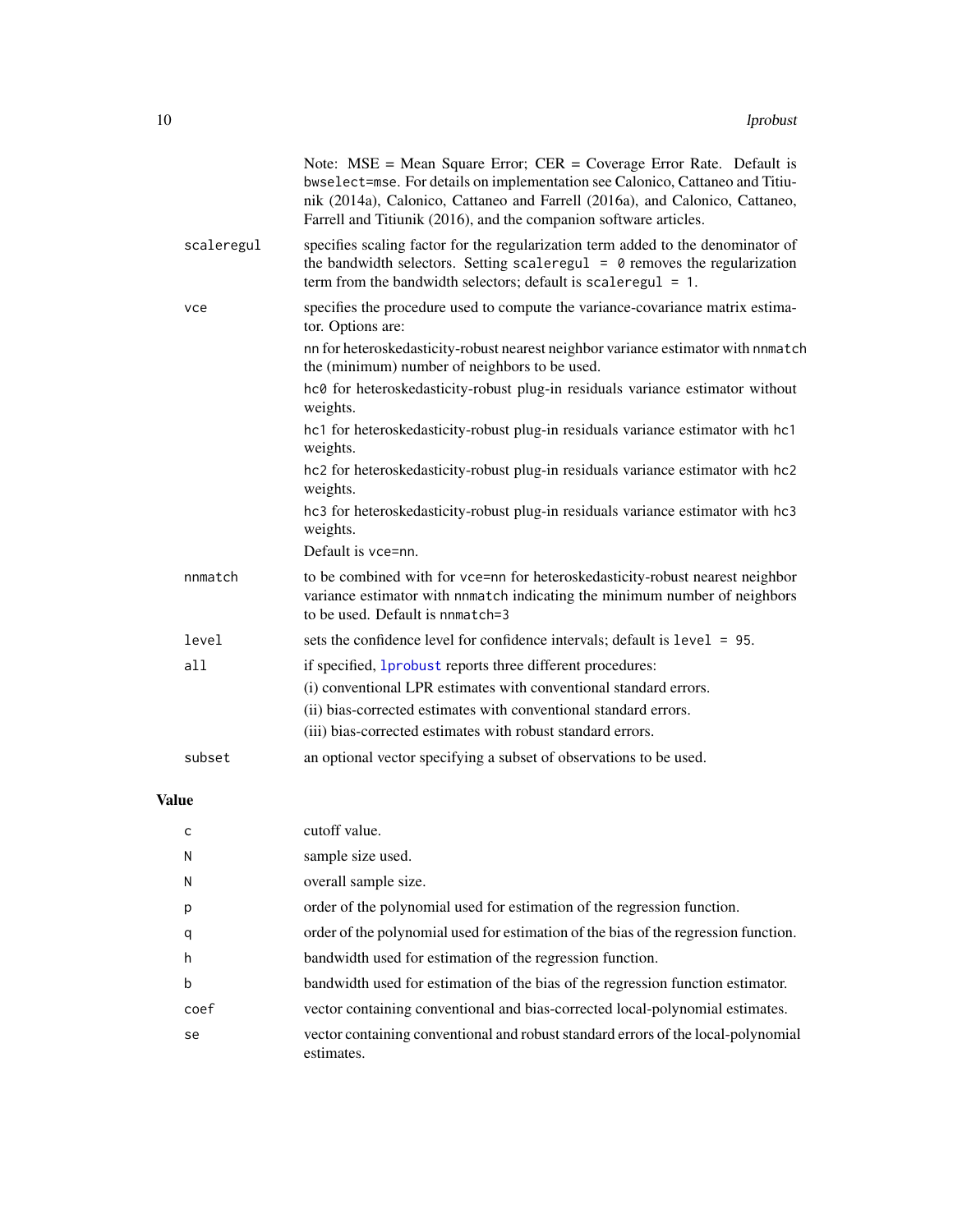#### <span id="page-10-0"></span>lprobust the contract of the contract of the contract of the contract of the contract of the contract of the contract of the contract of the contract of the contract of the contract of the contract of the contract of the c

#### Author(s)

Sebastian Calonico, University of Miami, Coral Gables, FL. <scalonico@bus.miami.edu>.

Matias D. Cattaneo, University of Michigan, Ann Arbor, MI. <cattaneo@umich.edu>.

Max H. Farrell, University of Chicago, Chicago, IL. <max.farrell@chicagobooth.edu>.

#### References

Calonico, S., M. D. Cattaneo, and M. H. Farrell. 2016. On the Effect of Bias Estimation on Coverage Accuracy in Nonparametric Inference. Working Paper. [http://www-personal.umich.](http://www-personal.umich.edu/~cattaneo/papers/Calonico-Cattaneo-Farrell_2016_JASA.pdf) [edu/~cattaneo/papers/Calonico-Cattaneo-Farrell\\_2016\\_JASA.pdf](http://www-personal.umich.edu/~cattaneo/papers/Calonico-Cattaneo-Farrell_2016_JASA.pdf).

Calonico, S., M. D. Cattaneo, M. H. Farrell, and R. Titiunik. 2016a. Regression Discontinuity Designs using Covariates. Working Paper. [http://www-personal.umich.edu/~cattaneo/papers/](http://www-personal.umich.edu/~cattaneo/papers/Calonico-Cattaneo-Farrell-Titiunik_2016_wp.pdf) [Calonico-Cattaneo-Farrell-Titiunik\\_2016\\_wp.pdf](http://www-personal.umich.edu/~cattaneo/papers/Calonico-Cattaneo-Farrell-Titiunik_2016_wp.pdf).

Calonico, S., M. D. Cattaneo, M. H. Farrell, and R. Titiunik. 2016b. rdrobust: Software for Regression Discontinuity Designs. Working Paper. [http://www-personal.umich.edu/~cattaneo/](http://www-personal.umich.edu/~cattaneo/papers/Calonico-Cattaneo-Farrell-Titiunik_2016_Stata.pdf) [papers/Calonico-Cattaneo-Farrell-Titiunik\\_2016\\_Stata.pdf](http://www-personal.umich.edu/~cattaneo/papers/Calonico-Cattaneo-Farrell-Titiunik_2016_Stata.pdf).

Calonico, S., M. D. Cattaneo, and R. Titiunik. 2014a. Robust Nonparametric Confidence Intervals for Regression-Discontinuity Designs. Econometrica 82(6): 2295-2326. [http://www-personal.](http://www-personal.umich.edu/~cattaneo/papers/Calonico-Cattaneo-Titiunik_2014_ECMA.pdf) [umich.edu/~cattaneo/papers/Calonico-Cattaneo-Titiunik\\_2014\\_ECMA.pdf](http://www-personal.umich.edu/~cattaneo/papers/Calonico-Cattaneo-Titiunik_2014_ECMA.pdf).

Calonico, S., M. D. Cattaneo, and R. Titiunik. 2014b. Robust Data-Driven Inference in the Regression-Discontinuity Design. Stata Journal 14(4): 909-946. [http://www-personal.umich.](http://www-personal.umich.edu/~cattaneo/papers/Calonico-Cattaneo-Titiunik_2014_Stata.pdf) [edu/~cattaneo/papers/Calonico-Cattaneo-Titiunik\\_2014\\_Stata.pdf](http://www-personal.umich.edu/~cattaneo/papers/Calonico-Cattaneo-Titiunik_2014_Stata.pdf).

Calonico, S., M. D. Cattaneo, and R. Titiunik. 2015b. rdrobust: An R Package for Robust Nonparametric Inference in Regression-Discontinuity Designs. R Journal 7(1): 38-51. [http://](http://www-personal.umich.edu/~cattaneo/papers/Calonico-Cattaneo-Titiunik_2015_R.pdf) [www-personal.umich.edu/~cattaneo/papers/Calonico-Cattaneo-Titiunik\\_2015\\_R.pdf](http://www-personal.umich.edu/~cattaneo/papers/Calonico-Cattaneo-Titiunik_2015_R.pdf).

#### See Also

[lpbwselect](#page-5-1)

#### Examples

```
x<-runif(1000,-1,1)
y<-5+3*x+rnorm(1000)
lprobust(y,x, c=0)
```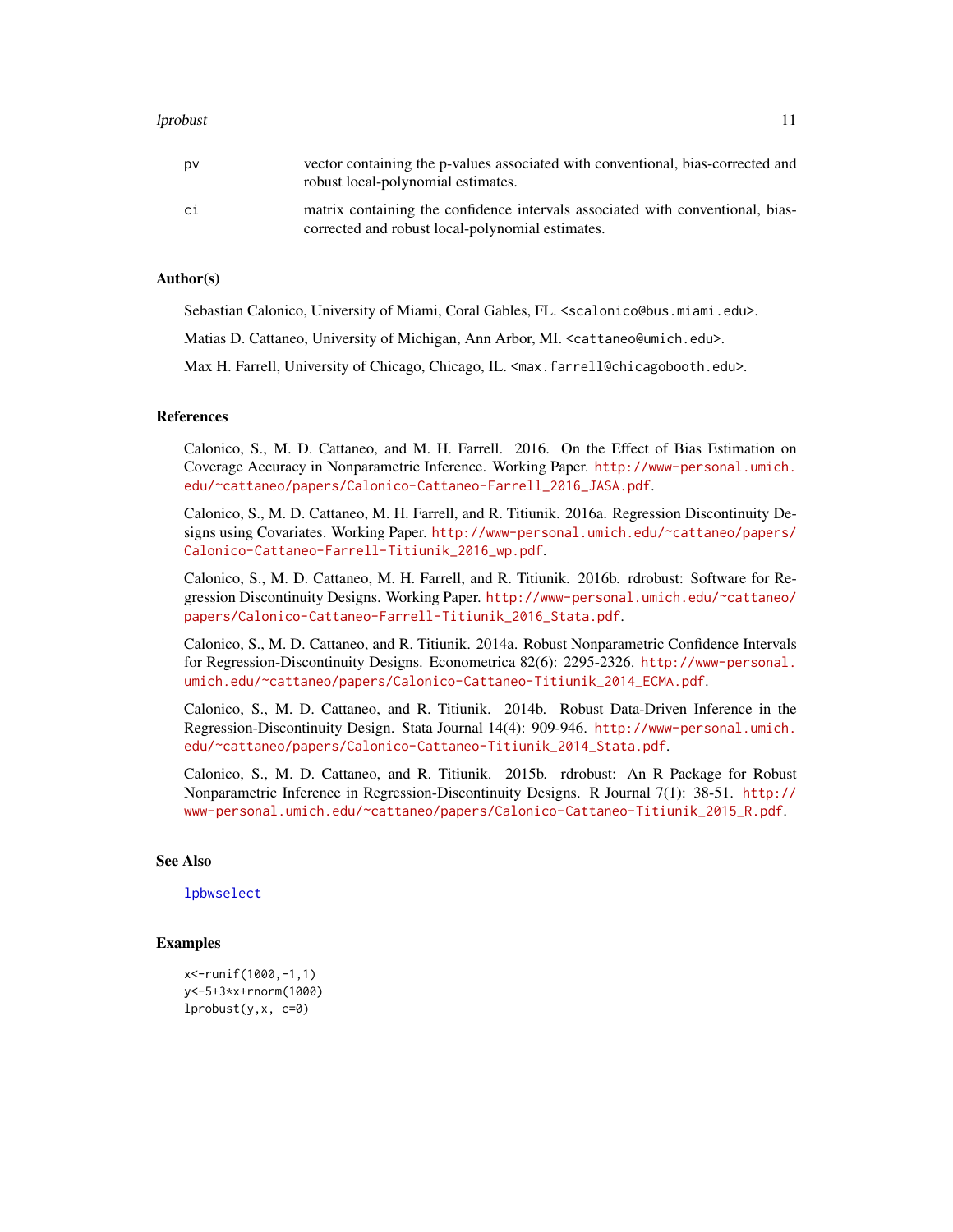<span id="page-11-0"></span>nprobust-internal *Package Internal Functions*

#### Description

Internal functions which are not part of the package application programming interface.

#### Author(s)

Sebastian Calonico, University of Miami, Coral Gables, FL. <scalonico@bus.miami.edu>. Matias D. Cattaneo, University of Michigan, Ann Arbor, MI. <cattaneo@umich.edu>. Max H. Farrell, University of Chicago, Chicago, IL. <max.farrell@chicagobooth.edu>.